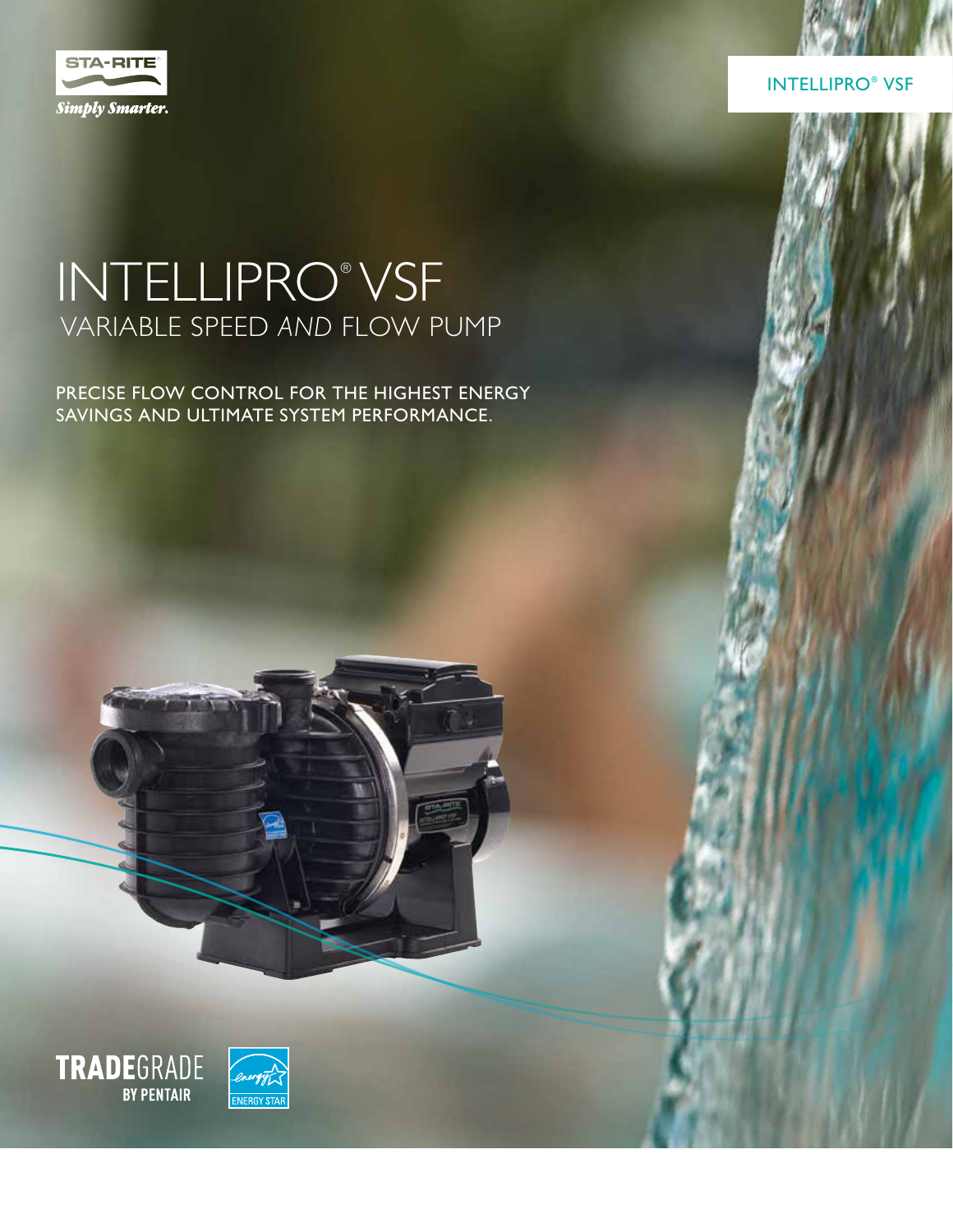## Good things happen when you **go with the flow.**

*NEW! THE WORLD'S FIRST VARIABLE SPEED AND FLOW PUMP THAT DELIVERS THE HIGHEST AVAILABLE EFFICIENCY AND PEAK PERFORMANCE.*

#### **Responds to changing conditions**

The IntelliPro® VSF Pump is the first to adjust to changes in flow conditions to maintain its preprogrammed flow rate to run optimally throughout the entire filtration cycle. It's like having cruise control for your pump.

#### **Equipment performs precisely as designed**

- Filters get the right amount of flow to maintain water clarity.
- Laminars and water features perform more consistently.
- Equipment efficiency and service life increase.

#### Up to 90%<sup>1</sup> energy savings

Since the IntelliPro VSF pump is ultra energy efficient, you can experience increased energy savings, up to 90%, when compared to conventional single- or two-speed pumps.

**<sup>1</sup>**Savings based on variable speed pump compared to a single-speed pump running 12 hours per day at an average of \$0.16 per kWh in a 20,000 gallon pool. Actual savings may vary based on local utility rates, pool size, pump run time, pump horsepower, pump rpm, plumbing size and length, pump model, service factor and other hydraulic factors.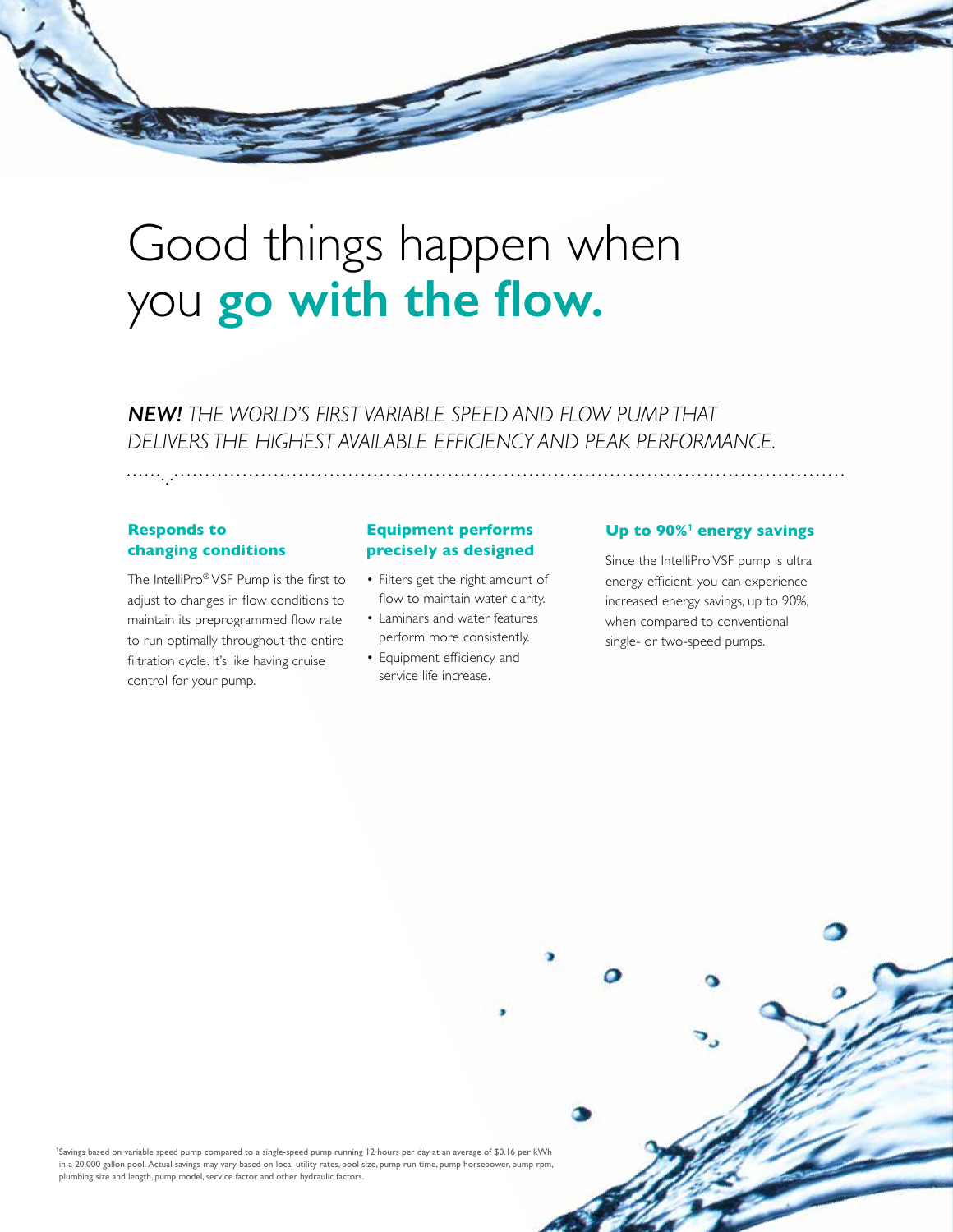### **TRADE**GRADE **BY PENTAIR**

THE NEW INTELLIPRO VSF PUMP IS PART OF THE TRADEGRADE FAMILY OF PRODUCTS—EXCLUSIVELY MADE FOR AND SOLD BY THE WORLD'S MOST DEMANDING POOL PROFESSIONALS.

TradeGrade products give consumers the confidence that their pool pro is recommending the very best equipment and providing unmatched expertise for installation, setup and servicing.

# **90%<sup>1</sup>** energy savings Up to

#### **POTENTIAL SAVINGS WITH AN INTELLIPRO VSF VARIABLE SPEED** *AND* **FLOW PUMP**

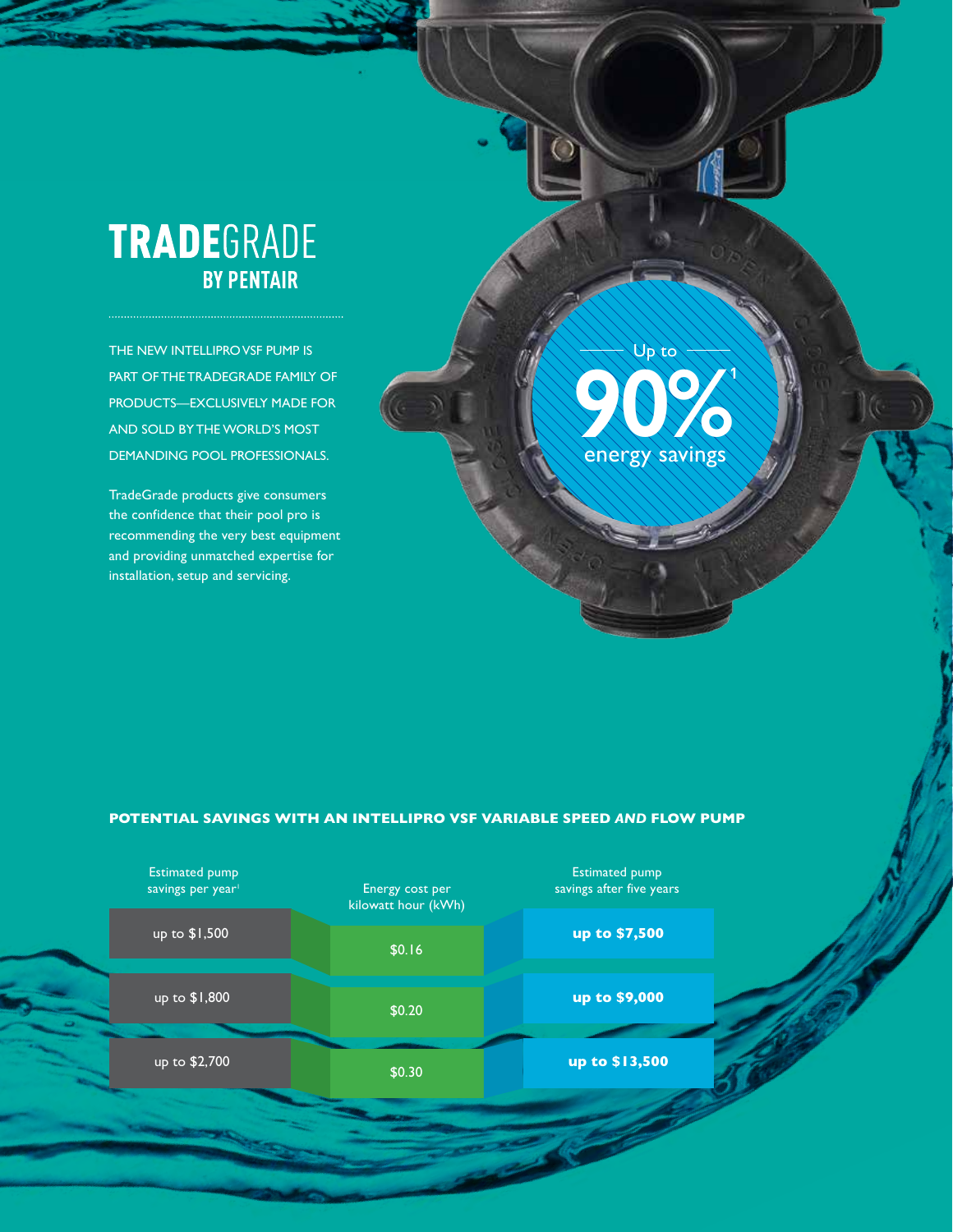

## All around the pool, **precision pays.**

#### **Adjusts to your pool's unique needs**

Every pool design is different, and conditions change, such as when filters accumulate debris over time. Other variable speed pumps require guesswork to set, and they don't adjust for flow changes. But, the IntelliPro® VSF Pump does and always delivers just the right flow.

#### **Set it and forget it**

Just set the desired flow rate and the IntelliPro VSF pump will adjust as needed to maintain it. It's that simple. There's no more guesswork. Kick back and enjoy your pool while the IntelliPro VSF pump supplies the precisely set flow for peak equipment performance.

#### ENERGY SAVINGS WITH FLOW CONTROL

*Traditional variable speed pumps are set to run faster than needed early in the filtration cycle to compensate for flow reduction later as debris accumulates in the filter. The IntelliPro VSF pump adjusts flow throughout the cycle to minimize energy use.*



#### **FILTRATION LOADING**

**Variable Speed:**  RPM set high to maintain minimum flow

#### **Variable Speed** *and* **Flow:**

Increases speed as needed to maintain preset flow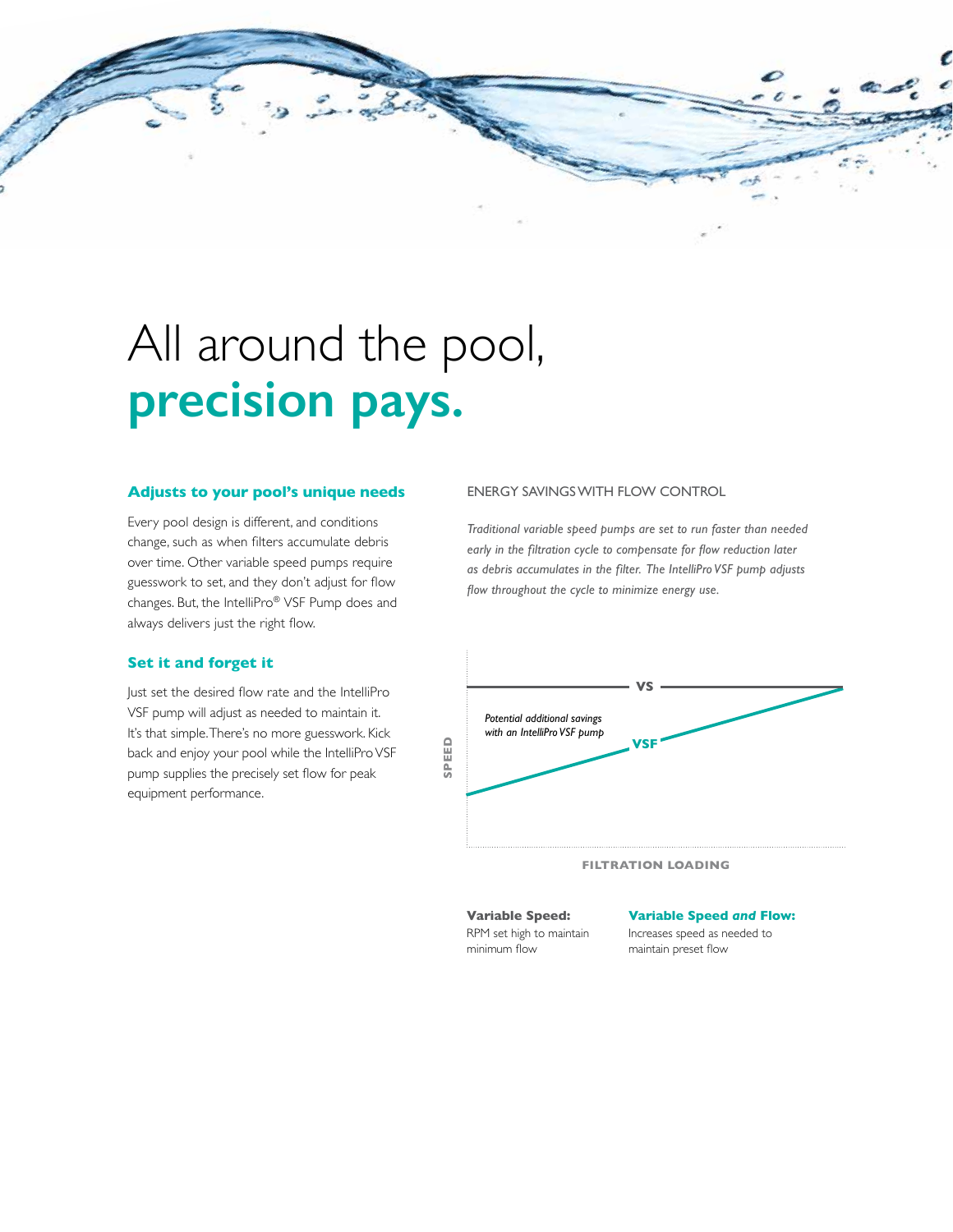### *ALWAYS THE RIGHT FLOW FOR A BETTER POOL EXPERIENCE AND LOWER COSTS*

#### **Perfecting flow**

By itself or integrated with an automation system, rely on the IntelliPro VSF pump to precisely maintain your system's flow requirements, no matter the task.



**Sparkling clean water** Always the right flow to maintain daily water turnover for optimum filtration.



**More efficient heating** Always the right flow for maximum heater efficiency.



**Visual perfection** Always the right flow so laminars, waterfalls and negative edges look their best.

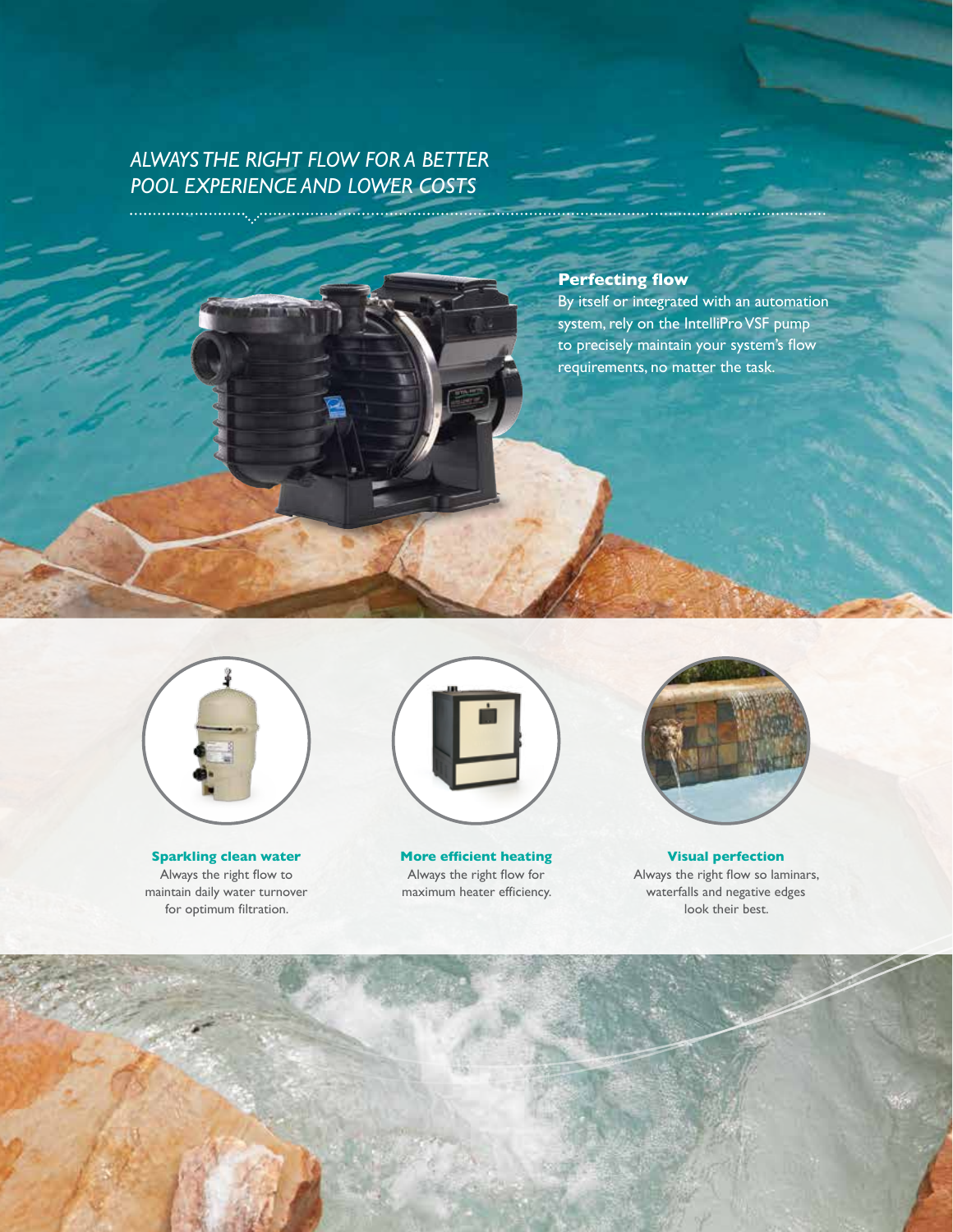## It's an IntelliPro® Pump with **trusted family traditions.**

Sta-Rite is the first brand to offer speed control and flow control in the same pump. And, the IntelliPro VSF pump is the most recent product in a long history of firsts. Innovations include: the first variable speed pool pump, the first variable flow pool pump, Safety Vacuum Release System (SVRS) technology and the first ENERGY STAR® Certified pool pump.

> **Rotatable keypad with optional wall mount kit (sold separately)**



**Top-mounted field wiring compartment is easier to access and connect** 

**Eight programmable speed or flow settings and built-in timer**

**Menus are easier than ever to use** 

**Totally enclosed fan-cooled design for quiet operation and long life**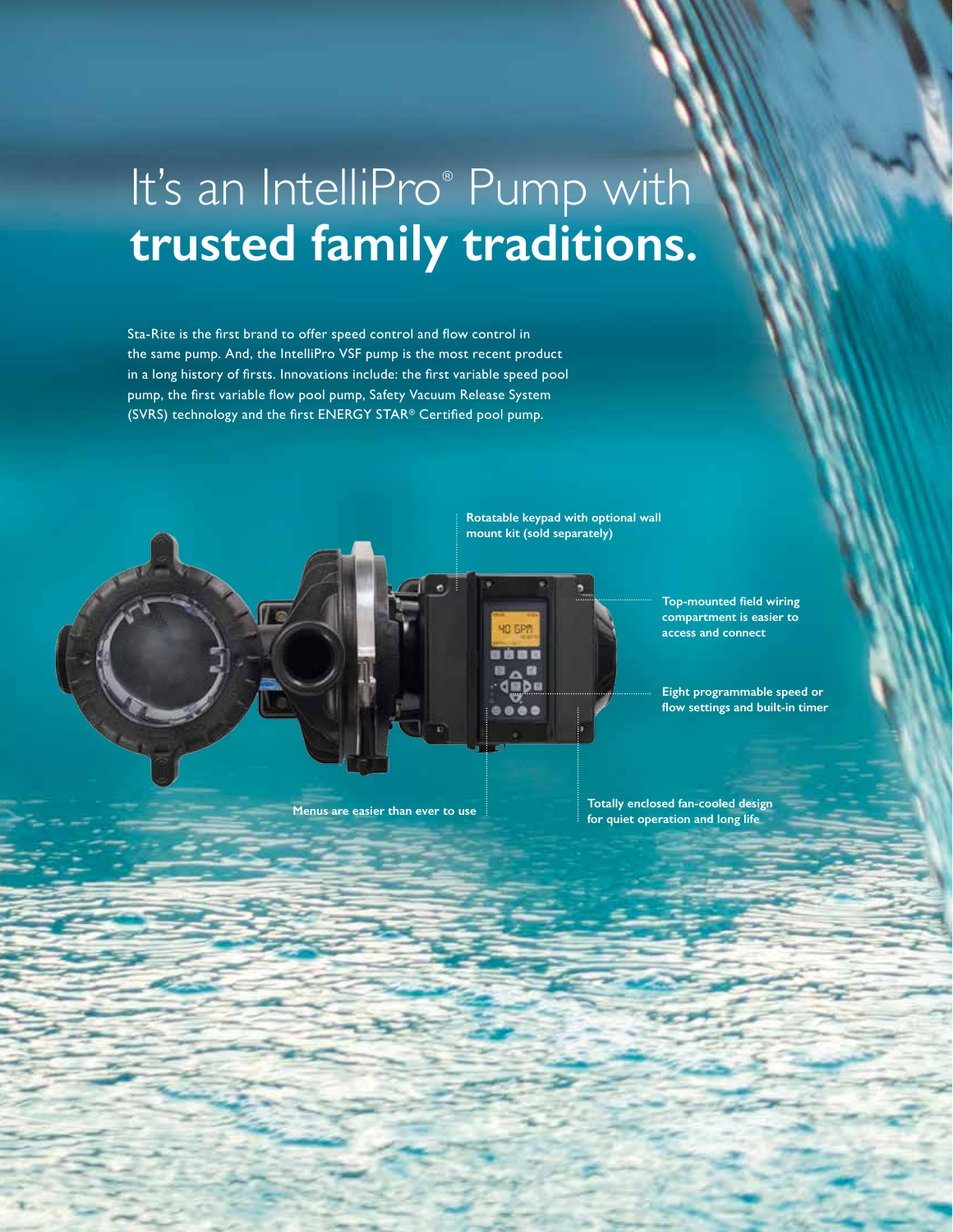



**Smart technology for remarkable energy efficiency** Experience energy savings of up to 90%. IntelliPro pumps are installed in more pools worldwide and have saved more money than any other variable speed pump family.



**Set it and forget it** IntelliPro VSF pump maintains its set flow rate by responding to changing conditions. It's like cruise control for your pump.



**The quietest pump on the planet** When operating at low speed, it's so quiet you might not even know it's operating.



**Automation compatible** 

Pair with the EasyTouch® or IntelliTouch® Automation Systems with ScreenLogic2® Interface and you can control your pool functions from across the yard or around the globe.